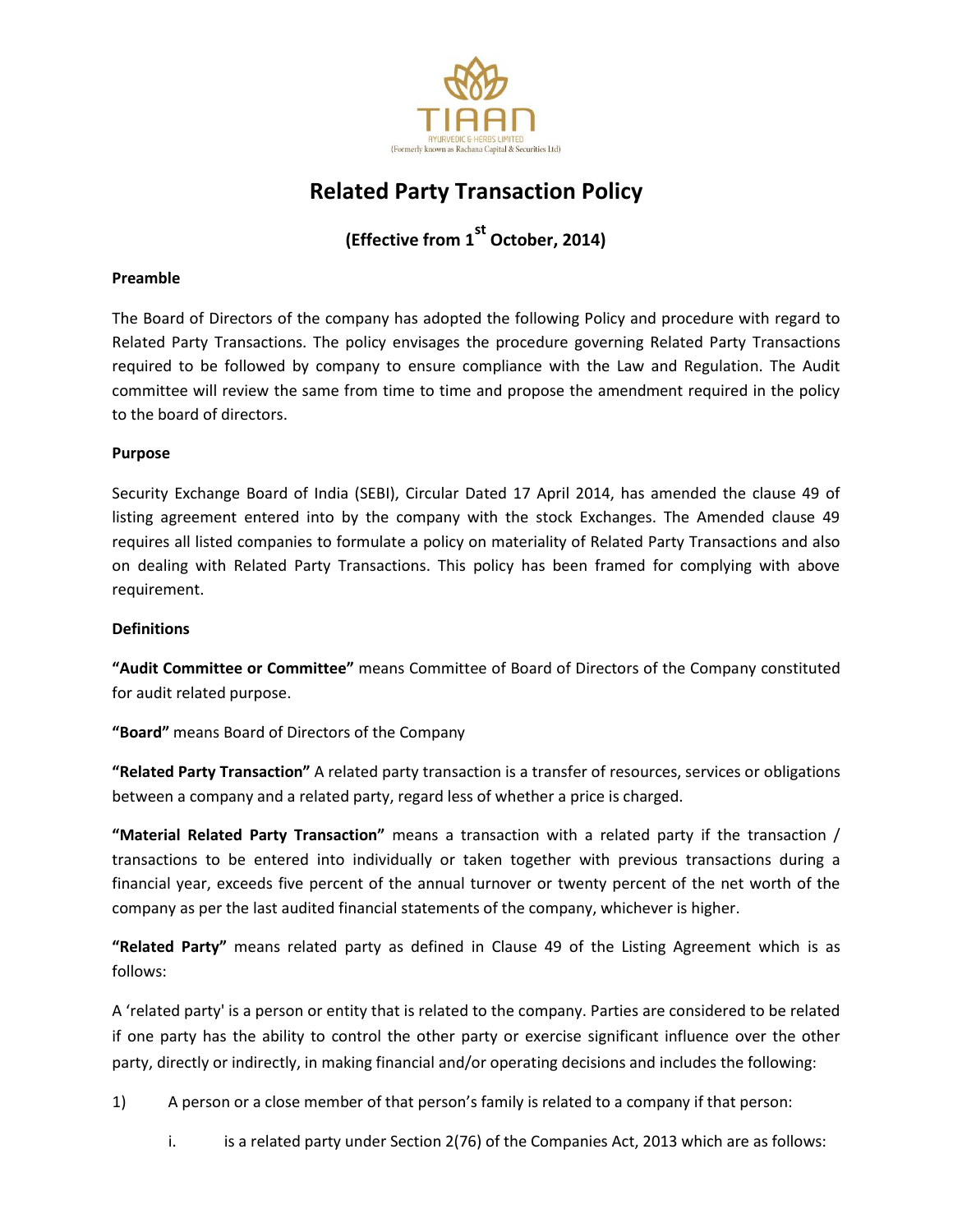

- a) a director or his relative ;
- b) a key managerial personnel or his relative;
- c) a firm, in which a director, manager or his relative is a partner ;
- d) a private company in which a director or manager is a member or director ;
- e) a public company in which a director or manager is a director or holds along with his relatives, more than two per cent of its paid-up share capital;
- f) anybody corporate whose Board of directors, managing director, or manager is accustomed to act in accordance with the advice , directions or instructions of a director or manager ;
- g) any person under whose advice, directions or instructions a director or manager is accustomed to act : Provided that nothing in sub‐clauses (f) and (g) shall apply to the advice,

directions or instruction s given in a professional capacity ;

- h) any company which is –
	- a. a holding, subsidiary or an associate company of such company ; or
	- b. a subsidiary of a holding company to which it is also a subsidiary ;
- i) Director or key managerial personnel of the holding company or his relative with reference to a company;
- ii . has control or joint control or significant influence over the company; or
- ii . is a key management personnel of the company or of a parent of the company; or
- 2) An entity is related to a company if any of the following conditions applies:
	- a. The entity is a related party under Section 2(76) of the Companies Act, 2013; or
	- b. The entity and the company are members of the same group (which means that each parent, subsidiary and fellow subsidiary is related to the others); or
	- c. One entity is an associate or joint venture of the other entity (or an associate or joint Venture of a member of a group of which the other entity is a member); or
	- d. Both entities are joint ventures of the same third party; or
	- e. One entity is a join t venture of a third entity and the other entity is a n associate of the third entity; or
	- f. The entity is a post -employment benefit plan for the benefit of employees of either the company or an entity related t o the company. If the company is itself such a plan, the Sponsoring employers are also related to the company; or
	- g. The entity is controlled or jointly controlled by a person identified in 1).
	- h. A person identified in (1)(b) has significant influence over the entity (or of a parent of the entity); or

**"Relative"** means relative as define d under the Companies Act, 2013 and includes anyone who is r elated to another, if –

- i. They are members of a Hindu undivided family ;
- ii. They are husband and wife; or
- iii. Father (including step-father)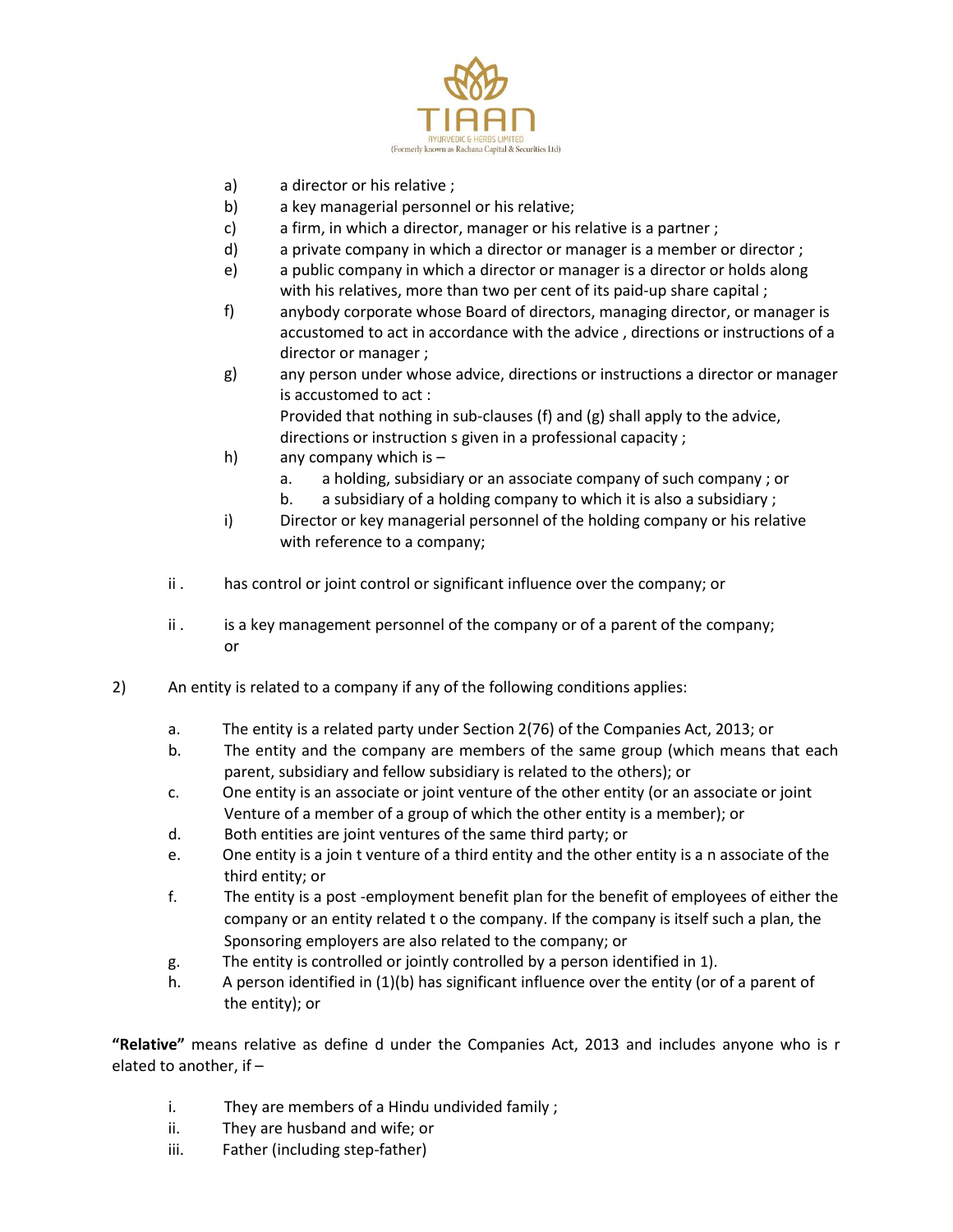

- iv. Mother (including step-mother)
- v. Son ( including step ‐son)
- vi. Son's wife
- vii. Daughter
- viii. Daughter's husband
- ix. Brother (including step-brother)
- x. Sister (including step‐sister)

**"Key Managerial Personnel"** mean key managerial personnel as defined under the Companies Act, 2013 and includes

- (i) Managing Director, or Chief Executive Officer or manager and in their absence, a whole‐ time director;
- (ii) Company Secretary; and
- (iii) Chief Financial Officer

**"Control"** as defined in SEBI (Substantial Acquisition of Shares and Takeovers) Regulations, 2011 includes the right to appoint majority of the directors or to control the management or policy decisions exercisable by a person or persons acting individually or in concert, directly or indirectly, including by virtue of their shareholding or management rights or shareholders agreements or voting agreements or in any other manner which includes (a) owner ship, directly or indirectly , of more than one half of the voting power of an enterprise, and (b) a substantial interest in voting power and the power to dire ct, by statute or agreement, the financial and/or operating policies of the enterprise.

Provided that a director or officer o f a company shall not be considered to be in control over such target company merely by virtue of holding such position."

**"Associate Company"** in relation t o another company, means a company in which that other company has a significant influence, but which is not a subsidiary company of the company having such influence and includes a joint venture company.

**Significant Influence: ‐** means control of at least twenty per cent of total share capital, or of business decisions under an agreement

Joint venture: - mean s a contractual arrangement whereby two or more parties undertake an economic activity which is subject to joint control.

# **Policy and Procedure**

# **Policy**

All Related Party Transactions must be reported to the Audit Committee and referred for approval by the Committee in accordance with this Policy.

All Relate d Party Transactions shall require prior approval of Audit Committee. Further, all Material Related Party Transactions shall require approval of the shareholders through special resolution and the Related Parties shall abstain from voting on such resolutions.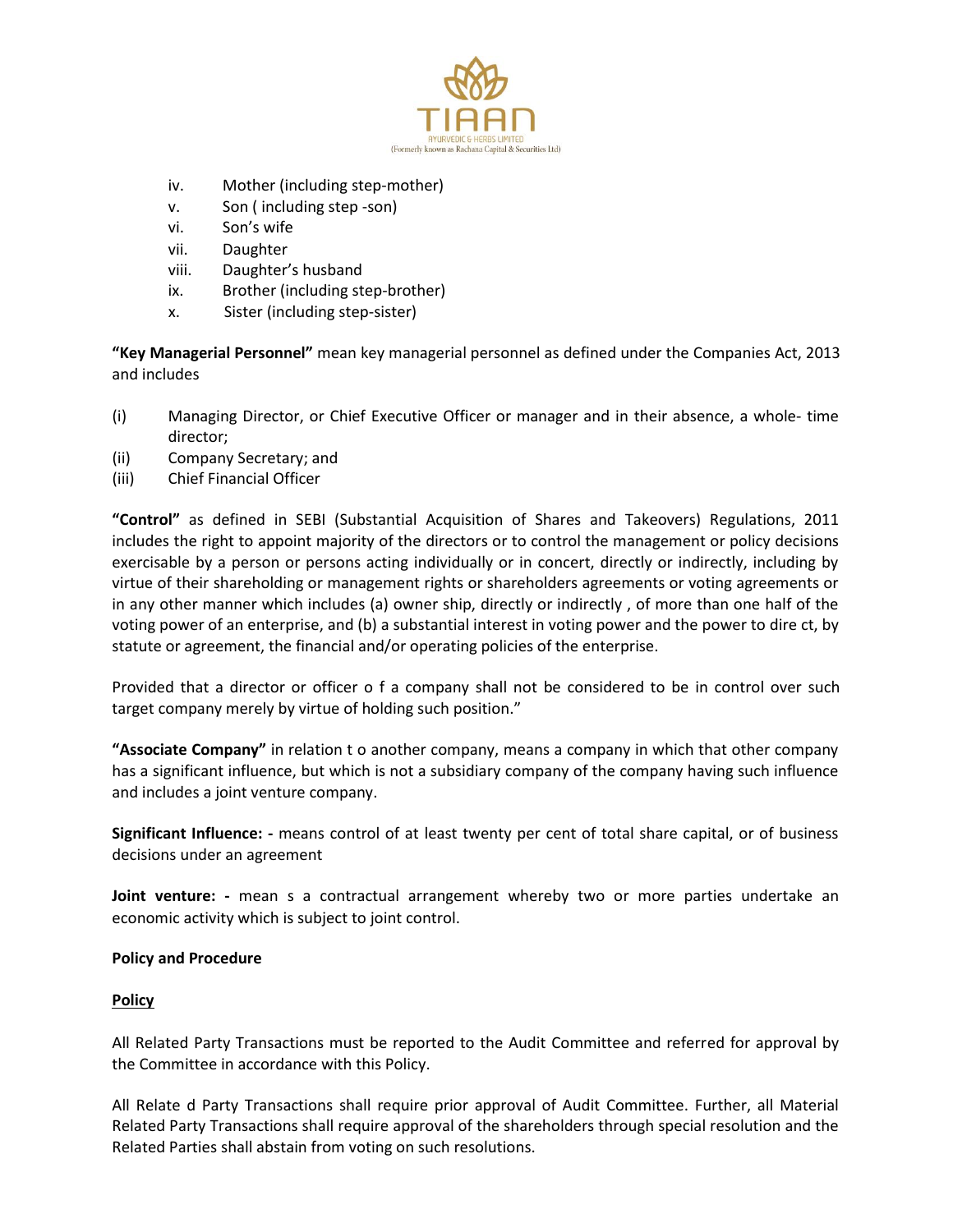

# **Procedure**

## A. **Disclosure by Directors**

Every director shall at the beginning of the financial year provide information by way of written notice to the company regarding his concern or interest in the entity with specific concern to parties which may be considered as related party with respect to the Company and shall also provide the list of relatives which are regarded as r elated party as per this policy. Directors are also required to provide t he information regarding their engagement with other entity during t he financial year which ma y be regarded as related party according to this policy.

## **B. Identification of Transaction with related Parties**

Each director and Key Managerial Personnel is responsible for providing notice to the Company of any potential Related Party Transaction where he may be considered interested. Audit Committee will determine whether a transaction does, in fact, constitute a Related Party Transaction requiring compliance with t his policy. The Directors and KMPs will ensure that their notice of any potential Related Party Transaction is delivered well in advance so that the Audit Committee has adequate time to obtain and review information about the proposed transaction.

# **C. Review and approval of Related Party Transaction**

## **i. Audit Committee**

All the transactions which are identified by the audit committee as related party transactions should be pre ‐approved by the Audit Committee before entering into such transaction. The Company Secretary shall p lace the details of all related party Transactions in the subsequent meeting of the Audit Committee. The Audit committee shall consider the following factors while deliberating the related party transactions for its approval:

- ‐ Name of party and details explaining nature of relationship
- ‐ Nature of transaction and material terms thereof including the value, if any;
- ‐ the manner of determining the pricing to ascertain whether the same is o n arm's length
- Business rationale for entering into such transaction

Any member o f the Committee who has a potential interest in any Related Party Transaction will recues himself and abstain from discussion and voting on the approval of the Related Party Transaction.

If the committee determines that the a related party transaction is (i) a Material related party transaction or (ii) Transactions are not in the ordinary course o f business or not at the arm's length price, the audit committee shall place the matter before the boar d for obtaining its approval.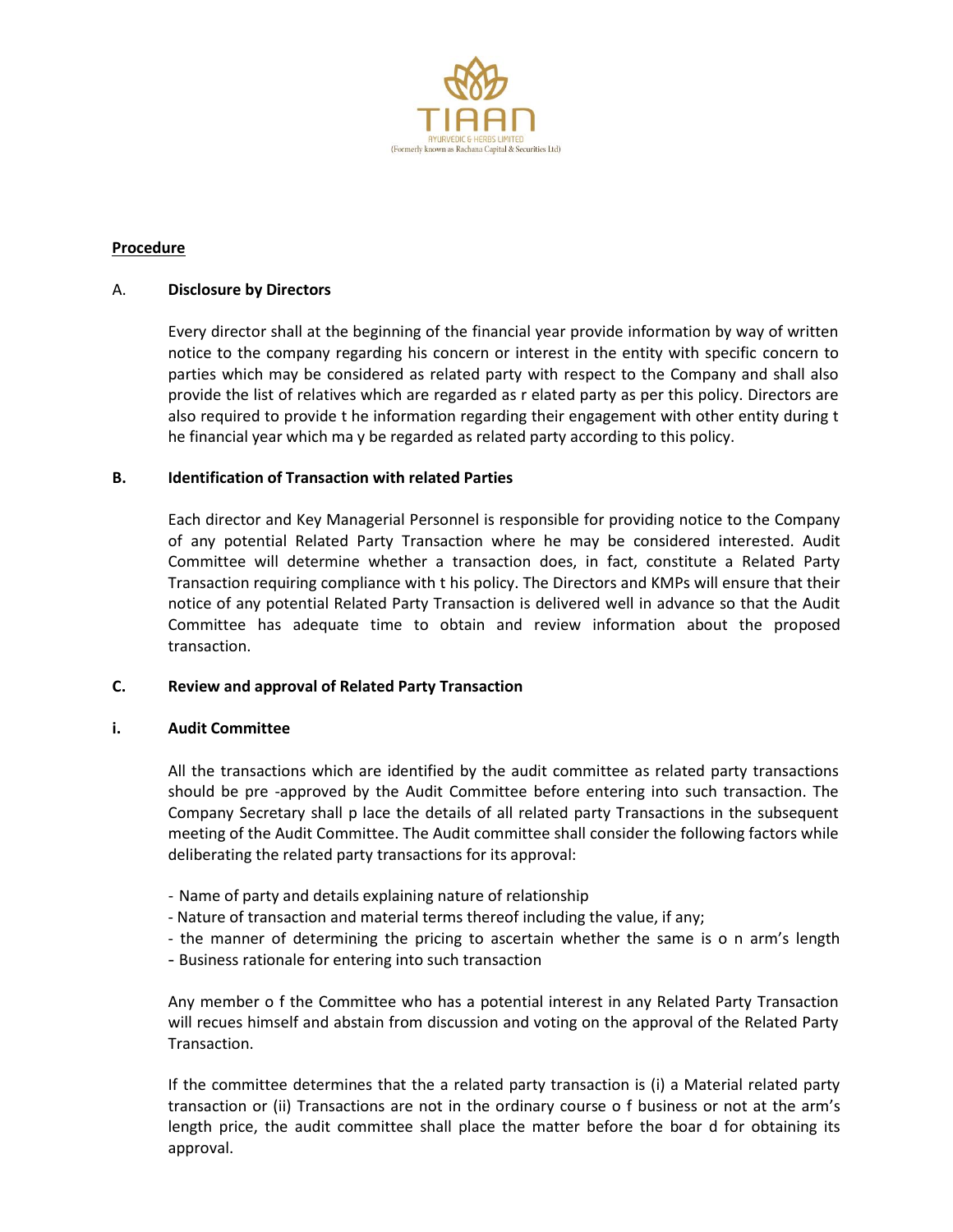

## **ii. Board of Directors**

W here approval of Board of Directors is required for any related party transaction or if the Board in any case elects to reviews any such matter or it is mandatory under any law for Board t o approve the Related Party Transaction, then the consideration s set forth above shall apply to the Board's review and approval of the matter, with such modification as may be necessary or appropriate under the circumstances.

Any member of the Board who has any interest in any Related Party Transaction will recues himself and abstain from discussion and voting on the approval o f the Related Party Transaction.

## **iii. Shareholder approval**

In case Board refers a related party transaction for seeking approval of the shareholders as per t he provisions of Companies Act 2013 or otherwise, if any member of company is a related party as per this policy, such member of the company shall not vote on resolution passed for approving such related party transaction.

## **iv. Transactions which do not require approval**

Notwithstanding the fore going, the following Related Party Transactions shall not re quire approval of Audit Committee:

- (a ) Any transaction involving the providing of compensation to a director or Key Managerial Personnel in connection with his duties to the Company including the reimbursement of Reason able business and travel expenses incurred in the ordinary course of business.
- (b ) Any transaction in which the Related Party's interest arises solely from owners hip of securities issued by the Company and all holders of such securities receive the same benefits pro rata as the Related Party.

## **v. Related Party Transactions not approve d under this Policy**

If a Related Party Transact ion is entered into by the Company without being approved under his Policy, the same shall be reviewed by the Committee. The Committee shall evaluate the transaction an d may decide such action as it may consider appropriate including ratification, revision or termination of the Related P arty Transaction.

In connection with any review of a Related Party Transaction, t he Committee has authority to modify or waive any procedural requirements of this Policy.

## **Disclosures**

- ‐ Every Related Party Transaction with proper justification shall be disclosed in the Directors Report.
- ‐ Details of all material transactions with related parties shall be disclosed quarterly along with t he compliance report on corporate governance.